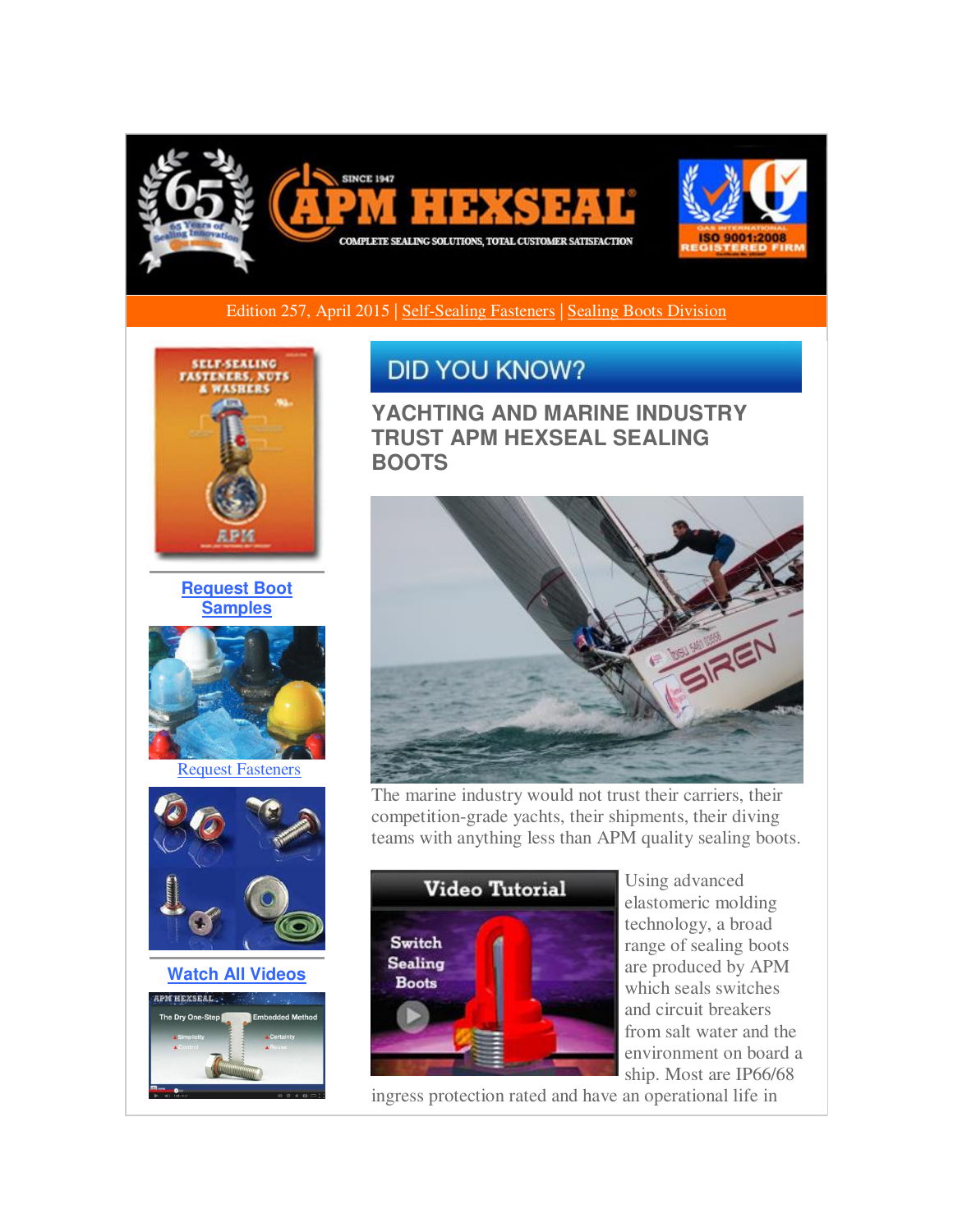

## [Download Literature](http://r20.rs6.net/tn.jsp?f=0010kLJ-tSdz63obX6m8nq5Kj3uZAb1c02aSxtWXD9TqBTdbeIotyZcyz31RCtak_XLzcnXXb4nkNmofuBtNWoBJJEvtgOBFz7UWkEytTd10U5yHb1U3_uTYb1rbWjEjLlBZdBOSzBQZfsDHLwjpuiZtAQLb4qEqvBvuqqPmQ1tMaTqwjFJVZ28EfefZxa4UUa4JgbNJkefHBkogDgT82uun3ovXamI2PpLtKeOS88kVNyj5hSGZumRmiAq2wGjrB-Id6vFQQIYU70fKwuuMlEiYdCcs1TQhCCYD0PY_UrOI_k=&c=nVgDzTYvMeBgoOZfdlOYBsKwu2qKdzzyYnXfMQFC5mHCAehDbUp_pA==&ch=npYNPp5DrC_sz4xepYSwXv1YF0COi3siW9Qd6dCbZ38euX47XUyR5Q==)





## **Toll Free:**  800-498-9034

**Email:** [info@apmhexseal.com](mailto:info@apmhexseal.com)



UL Recognized | File:<br>Component File: **UL THIRD-PARTY TESTED**  excess of 100,000 actuations, and are UL Recognized. APM sealing products act really as body armor for switches and are used extensively in the marine industry, Naval and in many other industries worldwide.



APM's custom molded dynamic elastomeric seals are designed to transmit mechanical energy, either internally or externally applied, depending on your application and environmental challenges. They flex and move without degradation or sealing compromise. Static sealing solutions too - anything requiring either heat transfer or injection molding. Please submit your design requirements and we'll rapidly respond with a costeffective solution and quote.

## Read more about our [Sealing Boots.](http://r20.rs6.net/tn.jsp?f=0010kLJ-tSdz63obX6m8nq5Kj3uZAb1c02aSxtWXD9TqBTdbeIotyZcyz31RCtak_XLV6SNMsP2v-MpX3Unho0YumC4BBavSo_bwp4ZAAWf43E0F6vwGhceS8LG6J16a4gHK_Gj993diAjCdcQFzMHr-Y9WvsbuJdaepGd9r3L3wzkUkbQnwfDQl0mYdQ5gL9zgPiDkwJUz6Ko0yglEBf-NlNYMltJHugE4S6lPLtYV0ZRkxa1T_tq9s-iROqrf_qKiBFGmFl8xWmlN37700kE_APP7fKdY1gVkXcvIBbwii6Nm09kTInT_QQ==&c=nVgDzTYvMeBgoOZfdlOYBsKwu2qKdzzyYnXfMQFC5mHCAehDbUp_pA==&ch=npYNPp5DrC_sz4xepYSwXv1YF0COi3siW9Qd6dCbZ38euX47XUyR5Q==) Yachting image: freedigitalphotos.net arztsamui